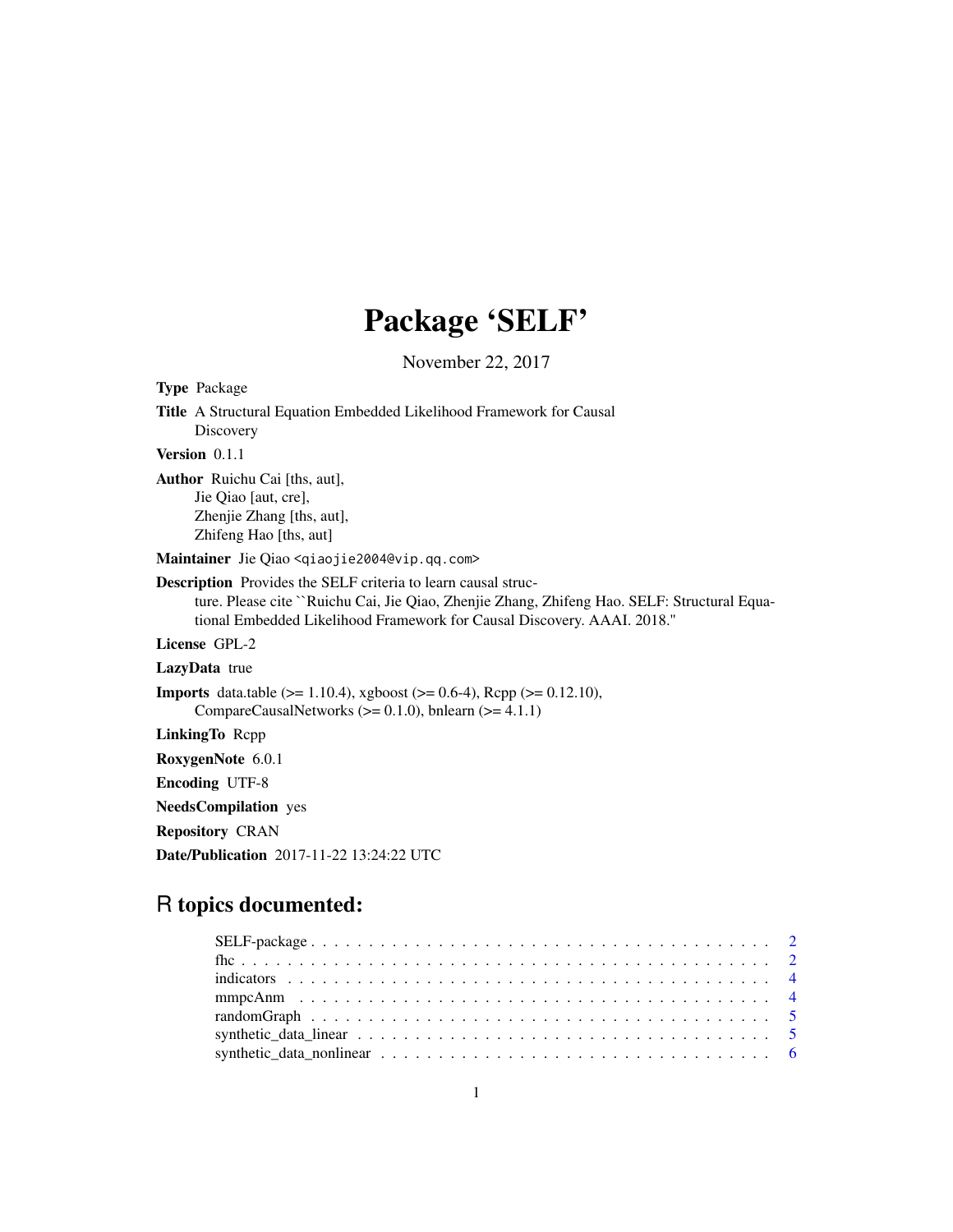#### <span id="page-1-0"></span>**Index** [7](#page-6-0) **7**

SELF-package *SELF: A Structural Equation Embedded Likelihood Framework for Causal Discovery*

#### Description

Provides the SELF criteria to learn causal structure. Please cite "Ruichu Cai, Jie Qiao, Zhenjie Zhang, Zhifeng Hao. SELF: Structural Equational Embedded Likelihood Framework for Causal Discovery. AAAI. 2018."

### Author(s)

Maintainer: Jie Qiao <qiaojie2004@vip.qq.com>

Authors:

- Ruichu Cai <cairuichu@gmail.com> [thesis advisor]
- Zhenjie Zhang <zhenjie@adsc.com.sg> [thesis advisor]
- Zhifeng Hao <zfhao@gdut.edu.cn> [thesis advisor]

fhc *Fast Hill-Climbing*

#### Description

The function for the causal structure learning.

#### Usage

```
fhc(D, G = NULL, min_increase = 0.01, score_type = "bic", file = "",verbose = TRUE, save_model = FALSE, bw = "nrd0", booster = "gbtree",
  gamma = 10, nrounds = 30, \ldots)
```
### Arguments

| D            | Input Data.                                                                                                                 |
|--------------|-----------------------------------------------------------------------------------------------------------------------------|
| G            | An initial graph for hill climbing. Default: empty graph.                                                                   |
| min_increase | Minimum score increase for faster convergence.                                                                              |
| score_type   | You can choose "bic", "log", "aic" score to learn the causal struture. Default: bic                                         |
| file         | Specifies the output folder and its path to save the model at each iteration.                                               |
| verbose      | Show the progress bar for each iteration.                                                                                   |
| save_model   | Save the meta data during the iteration so that you can easily restore progress<br>and evaluate the model during iteration. |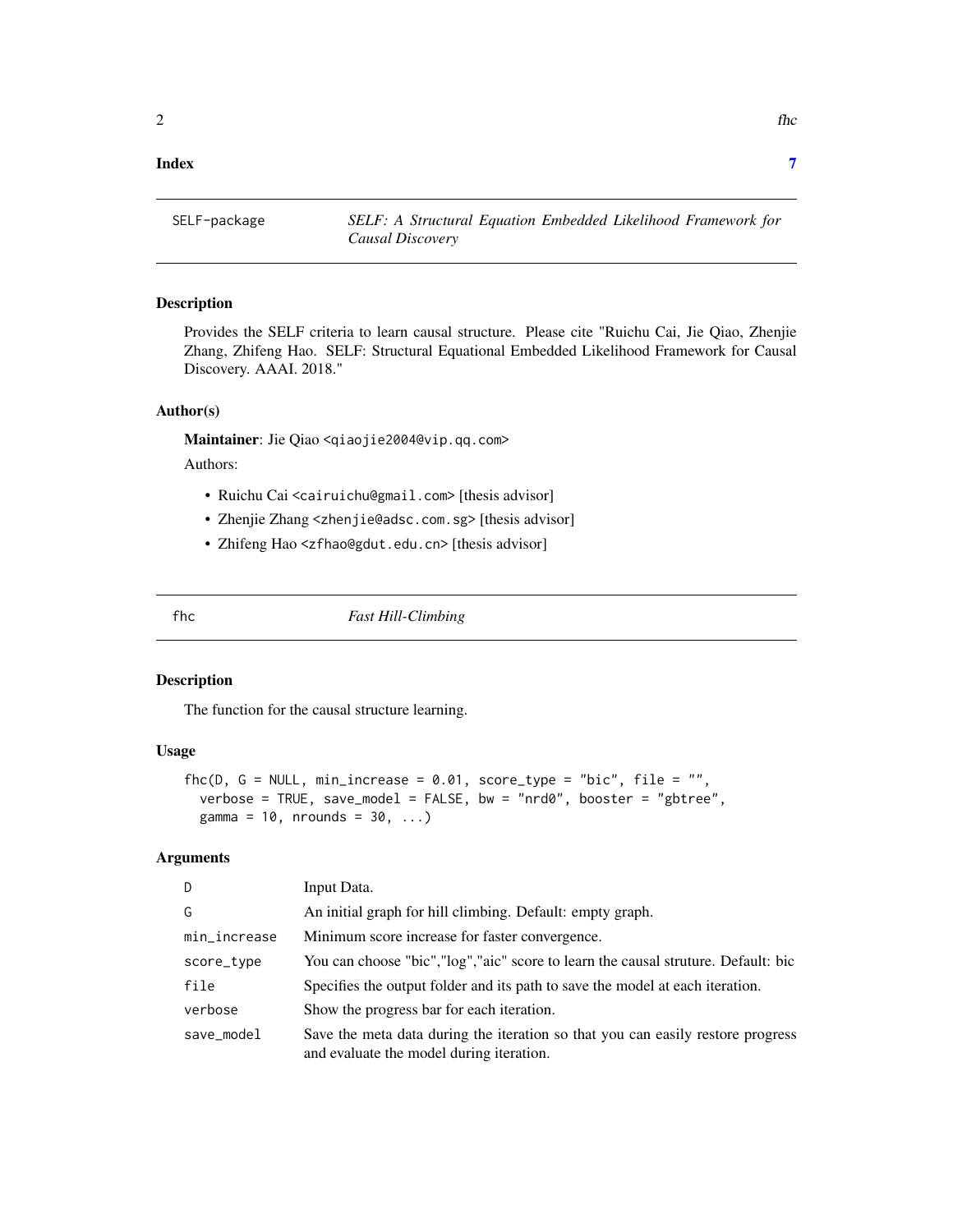| bw       | the smoothing bandwidth which is the parameter of the function stats::density(Kernel<br>stats::density Estimation)                                                                                       |
|----------|----------------------------------------------------------------------------------------------------------------------------------------------------------------------------------------------------------|
| booster  | Choose the regression method, it could be "lm", "gbtree" and "gblinear". The<br>"lm" and "gblinear" is the linear regression methods and "gbtree" is the nonlinear<br>regression method. Default: gbtree |
| gamma    | The parameter in xgboost: minimum loss reduction required to make a further<br>partition on a leaf node of the tree. the larger, the more conservative the algo-<br>rithm will be.                       |
| nrounds  | the maximum number of trees for xgboost. Default:30.                                                                                                                                                     |
| $\cdots$ | other parameters for xgboost.see also: help(xgboost)                                                                                                                                                     |
|          |                                                                                                                                                                                                          |

#### Value

The adjacency matrix of the casual structure.

# Examples

```
## Not run:
#x->y->z
set.seed(0)
x=rnorm(4000)
y=x^2+runif(4000,-1,1)*0.1
z=y^2+runif(4000,-1,1)*0.1
data=data.frame(x,y,z)
fhc(data,gamma=10,booster = "gbtree")
#x->y->z linear data
set.seed(0)
x=rnorm(4000)
y=3*x+runif(4000,-1,1)*0.1
z=3*y+runif(4000,-1,1)*0.1
data=data.frame(x,y,z)
fhc(data,booster = "lm")
#randomGraph with linear data
set.seed(0)
G=randomGraph(dim=10,indegree=1.5)
data=synthetic_data_linear(G=G,sample_num=4000)
fitG=fhc(data,booster = "lm")
indicators(fitG,G)
## End(Not run)
```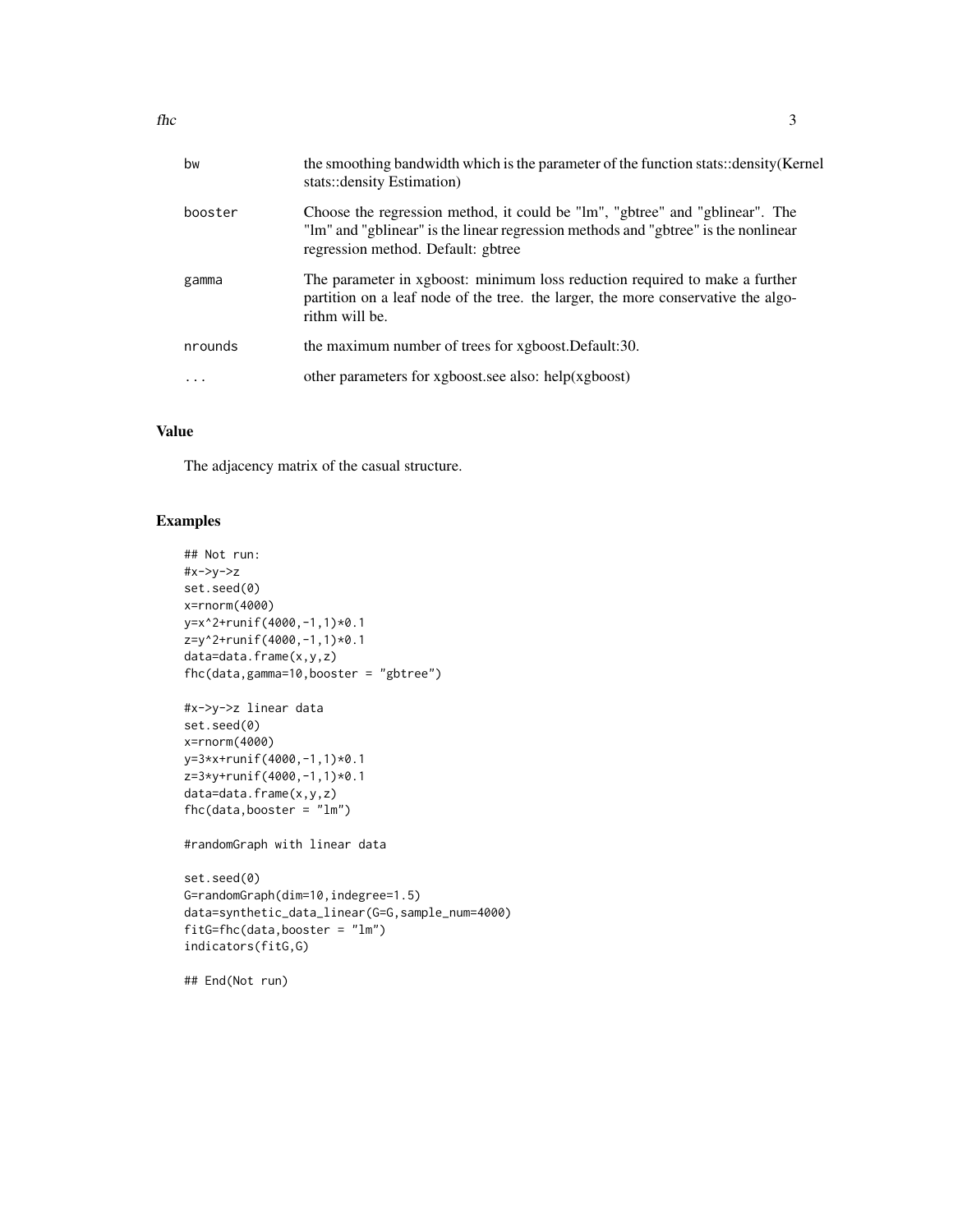<span id="page-3-0"></span>

# Description

Calculate the f1,precision,recall score of the graph

# Usage

```
indicators(pred, real)
```
# Arguments

| pred | Predicted graph |
|------|-----------------|
| real | Real graph      |

#### Value

f1,precision,recall score.

# Examples

```
pred<-matrix(c(0,0,0,0,1,0,1,1,0),nrow=3,ncol=3)
real<-matrix(c(0,0,0,0,1,0,1,0,0),nrow=3,ncol=3)
indicators(pred,real)
```
mmpcAnm *mmpc algorithm with additive noise model*

# Description

The nonlinear data comparison algorithm. We use the mmpc algorithm to learn a causal skeleton and use ANM to recognize the direction

### Usage

mmpcAnm(data)

# Arguments

data The data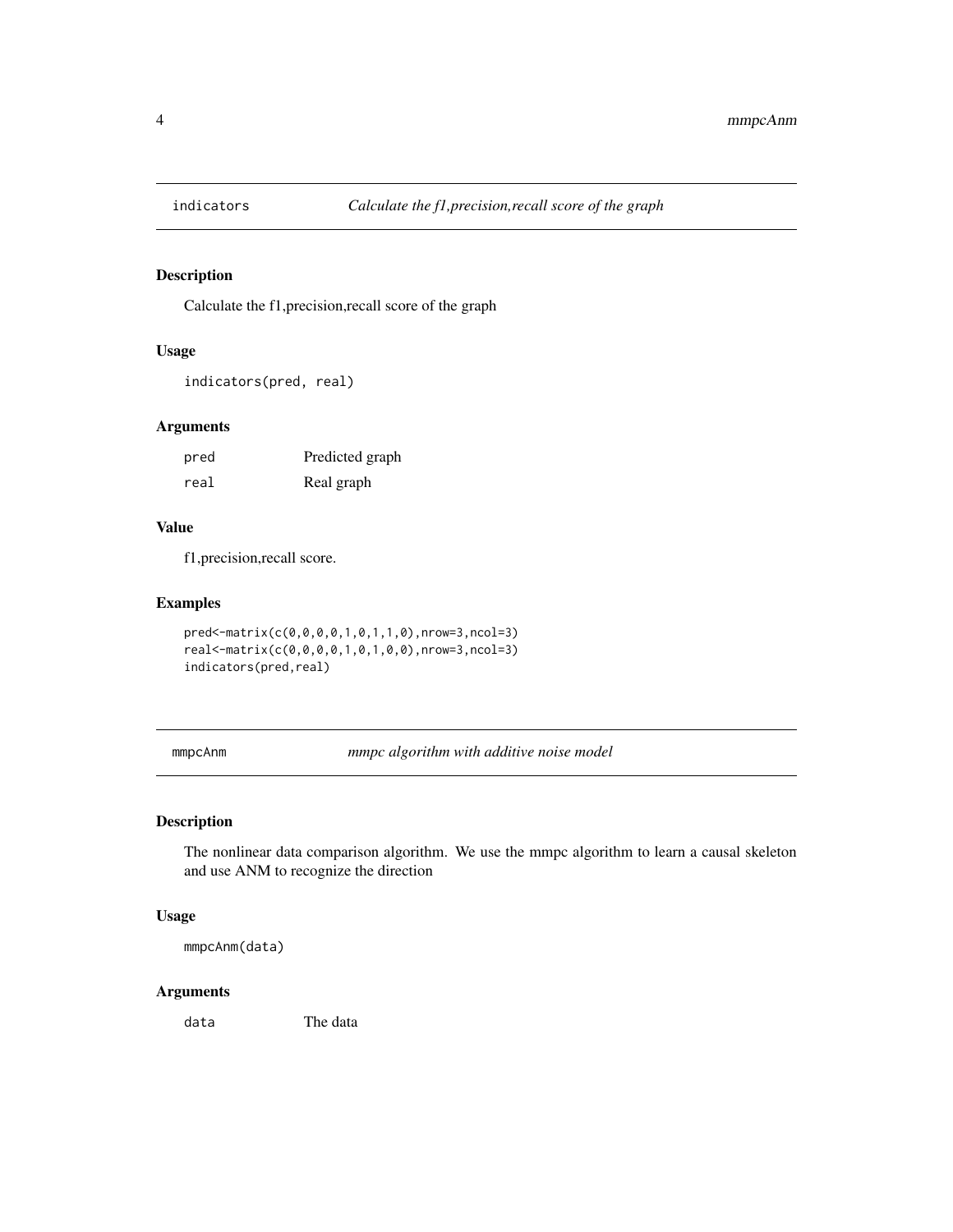<span id="page-4-0"></span>

# Description

Generate a random graph based on the given dimension size and average indegree

# Usage

randomGraph(dim, indegree, maxite = 10000)

# Arguments

| dim      | The dimension of the random graph                   |
|----------|-----------------------------------------------------|
| indegree | The average indegree of random graph for each nodes |
| maxite   | The maximum iterations to find the random graph     |

#### Value

Return a random graph

#### Examples

randomGraph(dim=10,indegree=1)

synthetic\_data\_linear *synthetic linear data base on the graph*

#### Description

Synthetic linear data base on the graph. The noises are sampled from the super-gaussian distribution. The coefficients are sample from  $U(-1,-0.5), U(0.5,1)$ 

# Usage

```
synthetic_data_linear(G, sample_num, ratio = 1, return_noise = FALSE)
```
#### Arguments

| G            | An adjacency matrix.                                          |
|--------------|---------------------------------------------------------------|
| sample_num   | The number of samples                                         |
| ratio        | The noise ratio It will grow or shrink the value of the noise |
| return_noise | Whether return the noise of each nodes for further analysis.  |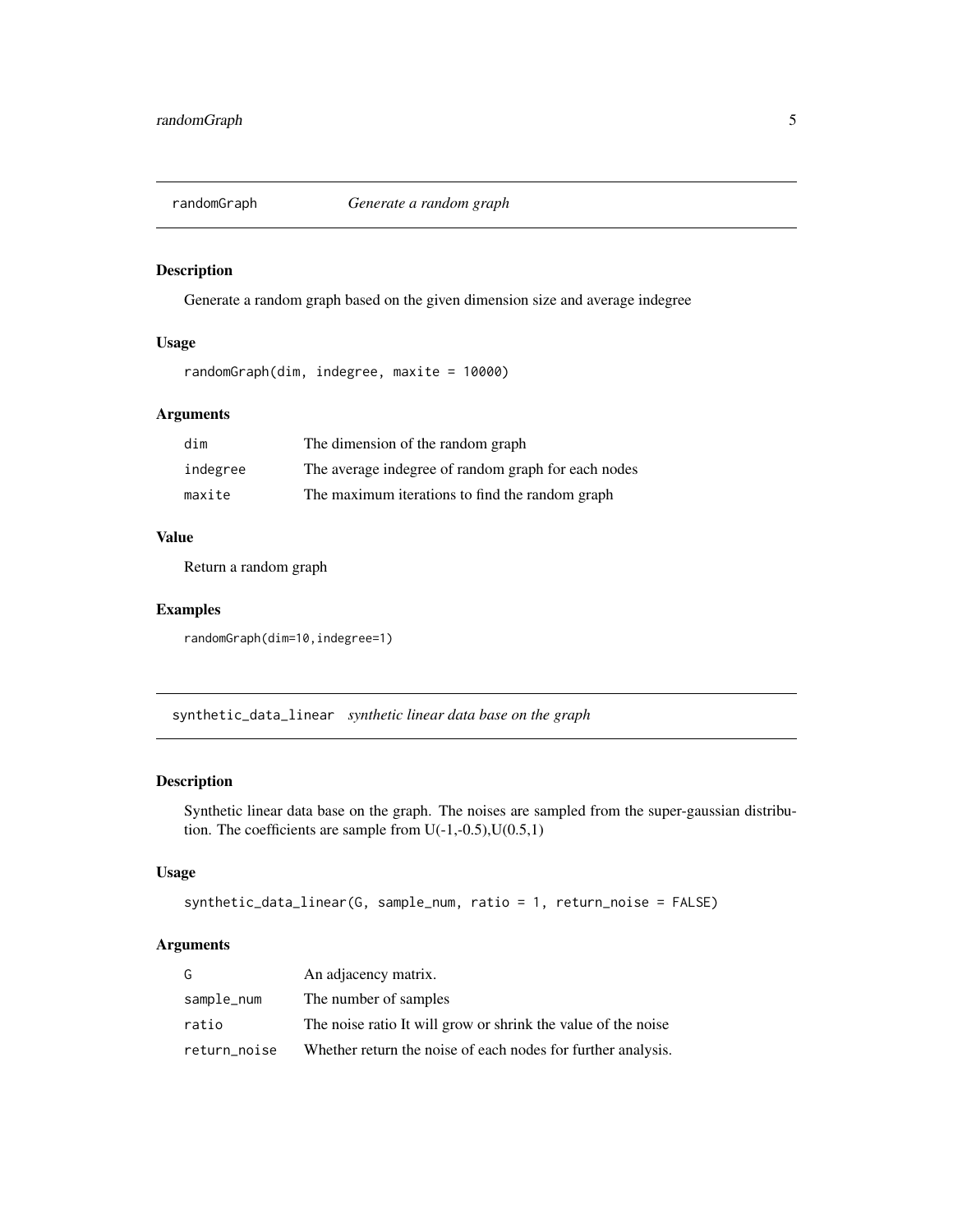# <span id="page-5-0"></span>Value

Return a synthetic data

#### Examples

```
G \le -matrix(c(0,1,1,1,0,0,0,0,0,0,0,0,0,0,0,0,0), nrow = 4, ncol = 4)
data=synthetic_data_linear(G,100)
```
synthetic\_data\_nonlinear

*synthetic nonlinear data base on the graph*

# Description

synthetic nonlinear data base on the graph. The data generation mechanism is y=scale(a1b1x^2+a2b2x^3+a3b3x^4+a4b4sin(x)

# Usage

```
synthetic_data_nonlinear(G, sample_num, ratio = 1, return_noise = FALSE)
```
# Arguments

| G            | An adjacency matrix.                                            |
|--------------|-----------------------------------------------------------------|
| sample_num   | The number of samples                                           |
| ratio        | The noise ratio. It will grow or shrink the value of the noise. |
| return_noise | Whether return the noise of each nodes for further analysis.    |

#### Value

Return a synthetic data

#### Examples

```
G -matrix(c(0,1,1,1,0,0,0,0,0,0,0,0,0,0,0,0,0),nrow = 4,ncol = 4)
data=synthetic_data_nonlinear(G,100)
```